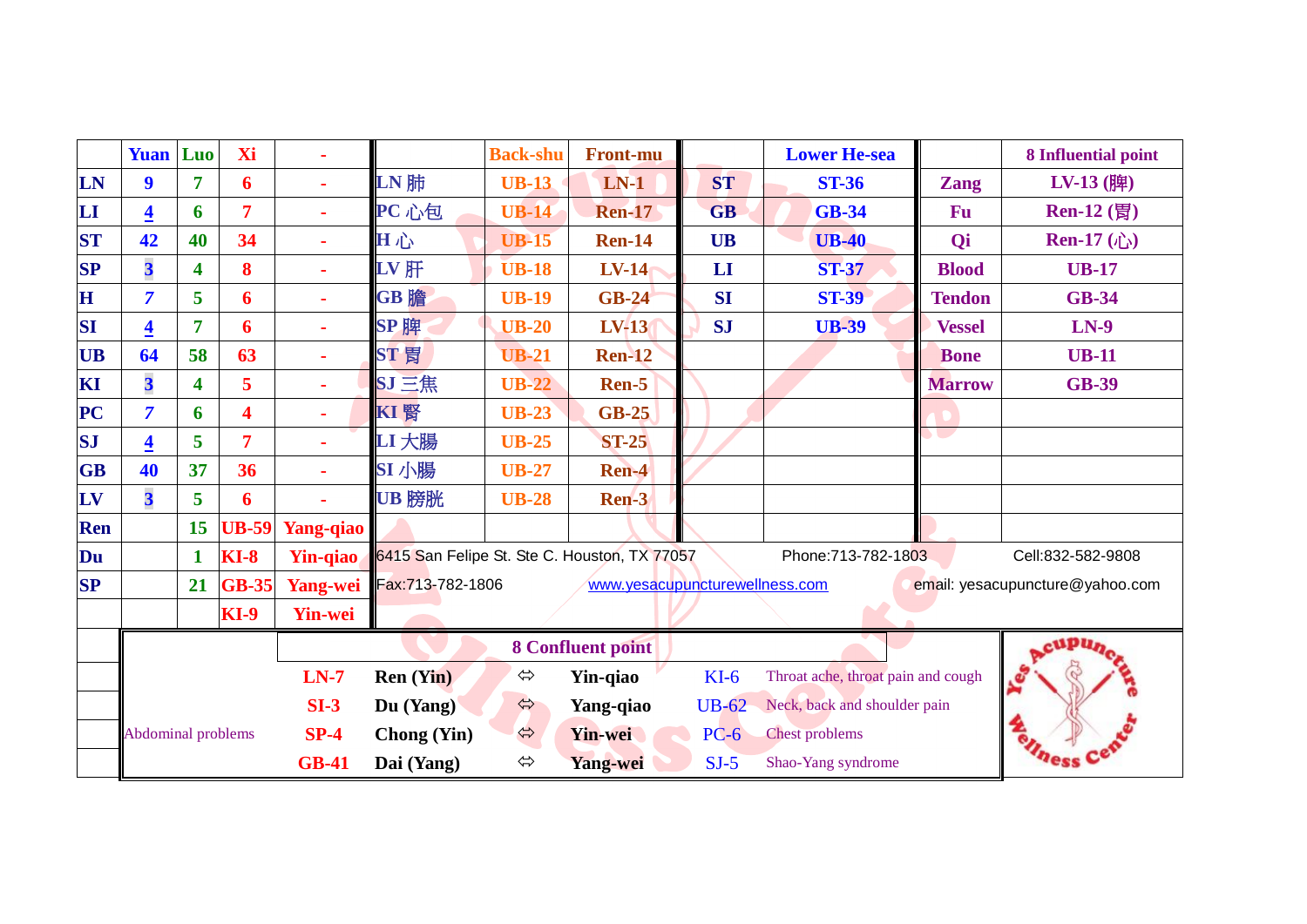| Yin                   | <b>Five shu points</b>      | Yang                   |  |
|-----------------------|-----------------------------|------------------------|--|
| <b>Wood (Liver)</b>   | $(\#)$ Jing-Well            | <b>Metal (LI)</b>      |  |
| Fire (Heart, P.C.)    | $(\circledast)$ Ying-Spring | <b>Water (UB)</b>      |  |
| <b>Earth (Spleen)</b> | (俞) Shu-Stream              | <b>Wood (GB)</b>       |  |
| <b>Metal (Lung)</b>   | (經) Jing-River              | Fire (SI, SJ)          |  |
| <b>Water (Kidney)</b> | (合)He-Sea                   | <b>Earth (Stomach)</b> |  |
|                       |                             |                        |  |

|               | $max_{y}$<br>$\mathbf{u}$ $\mathbf{v}$ and $\mathbf{v}$<br><b>Early (Divillacii)</b> |             |                                                    |              |                       |              |           |               |                                                    |             |             |              |
|---------------|--------------------------------------------------------------------------------------|-------------|----------------------------------------------------|--------------|-----------------------|--------------|-----------|---------------|----------------------------------------------------|-------------|-------------|--------------|
|               |                                                                                      |             |                                                    |              |                       |              |           |               |                                                    |             |             |              |
|               | Yin                                                                                  | <b>Wood</b> | <b>Fire</b>                                        | <b>Earth</b> | <b>Mental</b>         | <b>Water</b> | Yang      | <b>Mental</b> | <b>Water</b>                                       | <b>Wood</b> | <b>Fire</b> | <b>Earth</b> |
|               |                                                                                      |             | <b>Jing-well Ying-spring Shu-stream Jing-river</b> |              |                       | He-sea       |           |               | <b>Jing-well Ying-spring Shu-stream Jing-river</b> |             |             | He-sea       |
| <b>Mental</b> | LN                                                                                   | 11          | 10                                                 |              | 8                     |              | LI        |               |                                                    |             |             | 11           |
| <b>Fire</b>   | <b>PC</b>                                                                            | <b>Q</b>    |                                                    |              | 5                     |              | <b>SJ</b> |               | ◠                                                  |             | 6           | 10           |
| <b>Fire</b>   | H                                                                                    | Q           |                                                    |              | $\boldsymbol{4}$      | 3            | <b>SI</b> |               | ◠                                                  |             |             | 8            |
| <b>Earth</b>  | SP                                                                                   |             |                                                    |              | 5                     |              | <b>ST</b> | 45            | 44                                                 | 43          | 41          | 36           |
| <b>Wood</b>   | LV                                                                                   |             |                                                    |              | $\boldsymbol{\Delta}$ | 8            | <b>GB</b> | 44            | 43                                                 | 41          | 38          | 34           |
| <b>Water</b>  | K                                                                                    |             |                                                    |              |                       | 10           | UB        | 67            | 66                                                 | 65          | 60          | 40           |

B

C

## **Group Luo**

|             | <b>Yin/Yang</b> | <b>Points</b> |  |
|-------------|-----------------|---------------|--|
| <b>Hand</b> | 3 Yin           | $PC-5$        |  |
|             | 3 Yang          | $SJ-8$        |  |
| Foot        | 3 Yin           | $SP-6$        |  |
|             | 3 Yang          | <b>GB-39</b>  |  |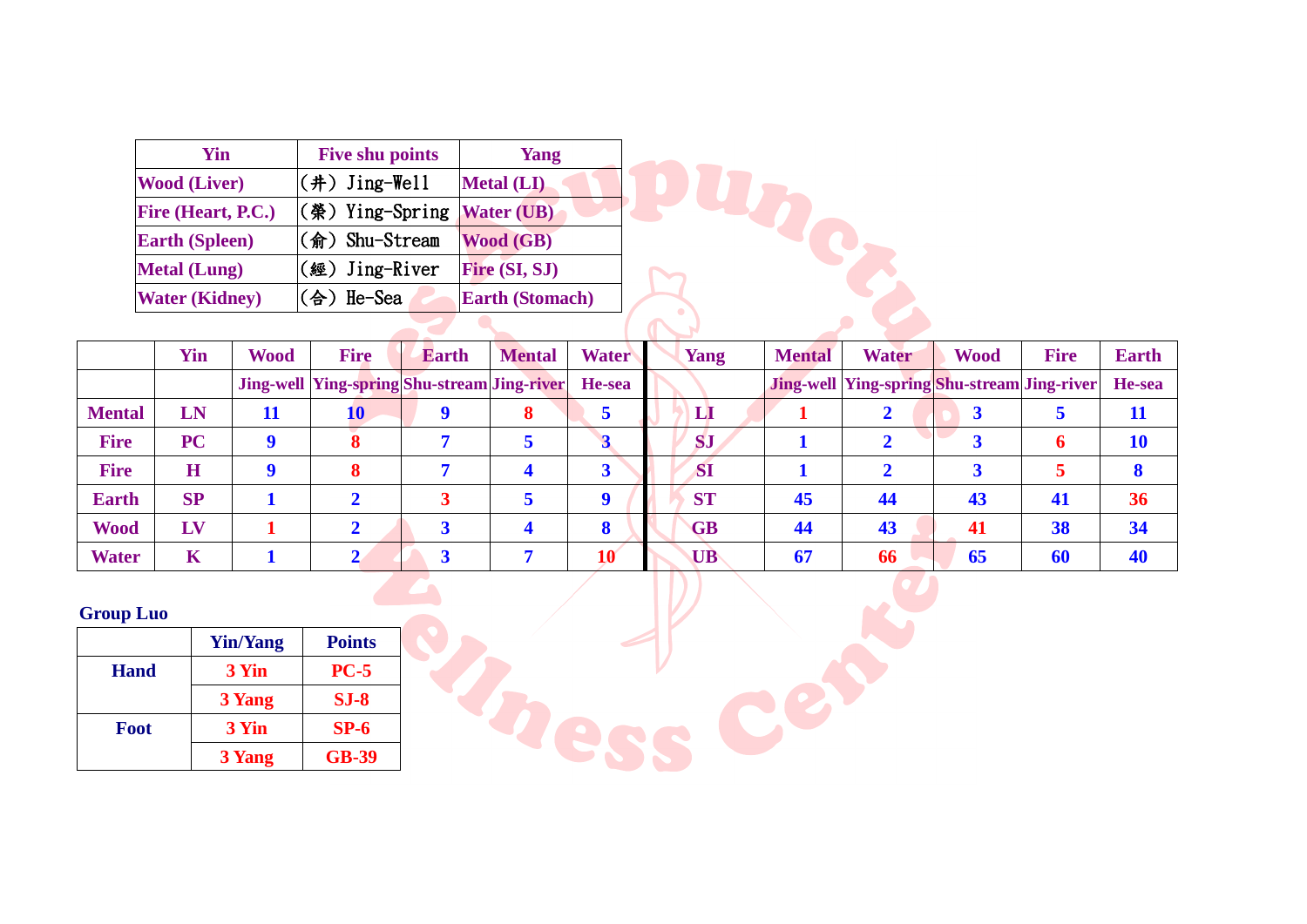| <b>Example for Distant and Nearby Point Selection</b> |                           |                        |                                                                   |  |  |  |
|-------------------------------------------------------|---------------------------|------------------------|-------------------------------------------------------------------|--|--|--|
| <b>Disease area</b>                                   | <b>Distant point</b>      | <b>Adjacent points</b> | <b>Local points</b>                                               |  |  |  |
| <b>Forehead headache</b>                              | <b>LI-4, ST-44</b>        | <b>DU-20</b>           | <b>GB-14, Yingtang</b>                                            |  |  |  |
| (Yangming headache)                                   |                           |                        |                                                                   |  |  |  |
| <b>Temple headache</b>                                | SJ-5, GB-41, SJ-3,        | <b>GB-20</b>           | <b>Taiyang, GB-8</b>                                              |  |  |  |
| (Shaoyang headache)                                   | $LV-3$                    |                        |                                                                   |  |  |  |
| Nape headache                                         | <b>SI-3, UB-60, UB-62</b> | <b>GV-14</b>           | <b>UB-10, GB-20</b>                                               |  |  |  |
| (Taiyang headache)                                    |                           |                        |                                                                   |  |  |  |
| Eye                                                   | <b>SI-6, LV-3, GB-37</b>  | <b>GB-16</b>           | UB-1, Taiyang, UB-2, ST-2, ST-3 and some points around orbit      |  |  |  |
| <b>Nose</b>                                           | $LN-7, LI-4$              | <b>DU-23</b>           | LI-20, 鼻通                                                         |  |  |  |
| <b>Mouth and cheek</b>                                | LI-4, ST-41, ST-44        | <b>SI-18</b>           | <b>ST-4, ST-6</b>                                                 |  |  |  |
| Ear                                                   | SJ-3, GB-43, SJ-5,        | <b>GB-20</b>           | <b>GB-2, SJ-17</b>                                                |  |  |  |
|                                                       | <b>GB-43, GB-41</b>       |                        |                                                                   |  |  |  |
| <b>Throat</b>                                         | $LU-10, K-6$              | <b>UB-10</b>           | Ren-23, SI-17 + ST-9 Enlargement of lymphonode due to sore throat |  |  |  |
| <b>Chest</b>                                          | <b>PC-6, ST-40</b>        | $LN-1$                 | <b>Ren-17</b>                                                     |  |  |  |
| <b>Costal region</b>                                  | <b>SJ-6, GB-34</b>        | $LV-13$                | LV-14, LV-3, SJ-5, LV-13                                          |  |  |  |
| <b>Upper abdomen</b>                                  | <b>PC-6, ST-36</b>        | <b>ST-21</b>           | <b>Ren-12</b>                                                     |  |  |  |
| <b>Lower abdomen</b>                                  | <b>SP-6, LV-8</b>         | <b>ST-25</b>           | Ren-4                                                             |  |  |  |
| <b>Lumbar region</b>                                  | <b>UB-40, SI-3, UB-62</b> | <b>UB-32</b>           | UB-23, UB-25, JiaJi points                                        |  |  |  |
| <b>Rectum</b>                                         | <b>UB-57</b>              | <b>UB-30</b>           | $DU-1$                                                            |  |  |  |
| <b>Vertex headache</b>                                | $LV-3$                    |                        | <b>DU-20</b>                                                      |  |  |  |
| <b>Hemorrhoid</b>                                     | $DU-1$                    |                        |                                                                   |  |  |  |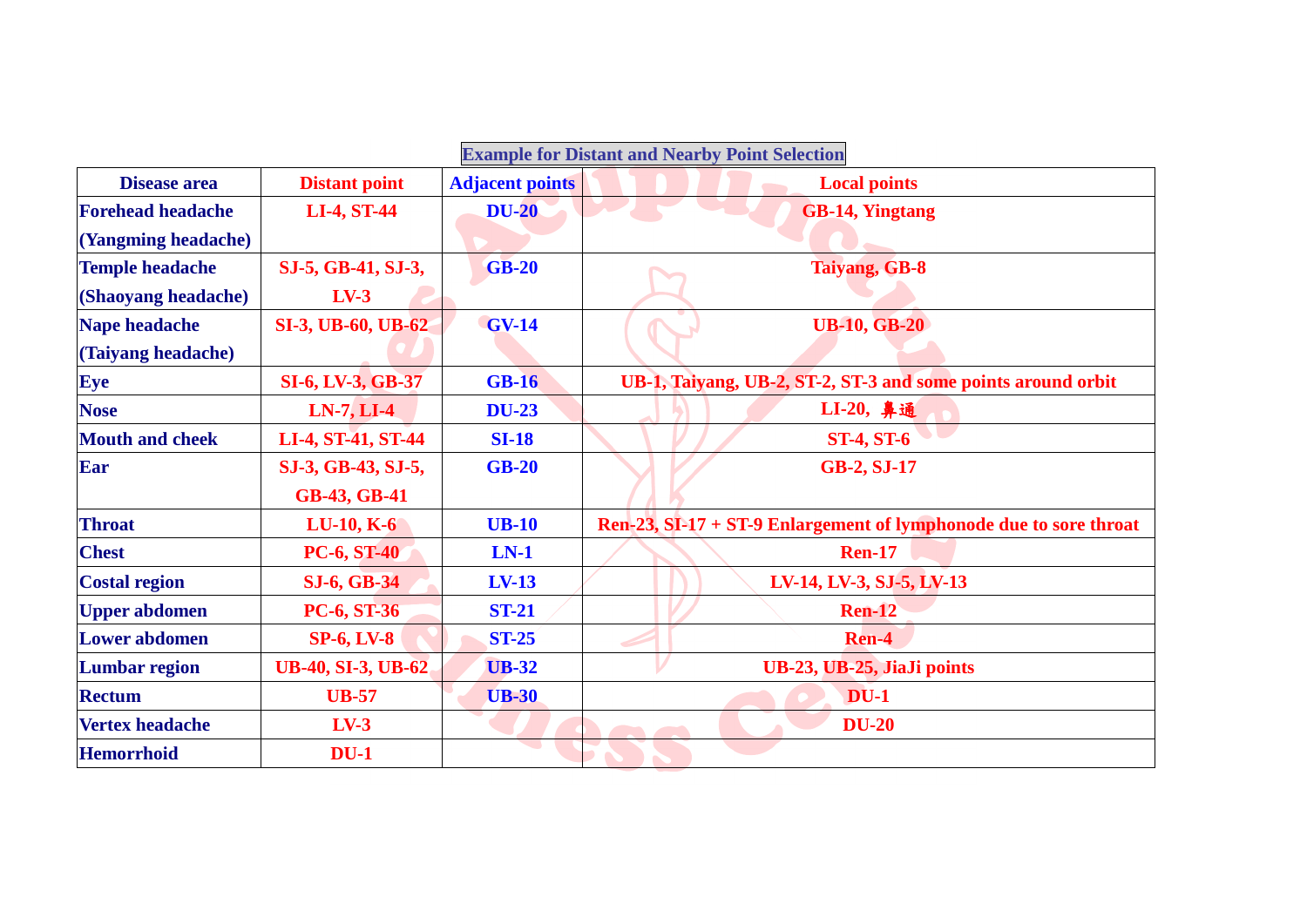## **Example for symptomatic point selection**

| <b>Symptoms</b>             | <b>Points</b>                                                                   |  |  |  |  |  |
|-----------------------------|---------------------------------------------------------------------------------|--|--|--|--|--|
| <b>Fever</b>                | <b>DU-14, LI-11, LI-4</b>                                                       |  |  |  |  |  |
| <b>Coma</b>                 | DU-26, Shixuan $(+ \hat{\Xi})$                                                  |  |  |  |  |  |
|                             | Excess type coma: K-1, PC-8, 5 center points and Shixuan                        |  |  |  |  |  |
|                             | Deficient type coma: Ren-6 and ST-36                                            |  |  |  |  |  |
| <b>Night sweating</b>       | SI-3, H-6, K-3, UB-43 ( $\uparrow$ Immune system for TB, DM and night sweating) |  |  |  |  |  |
| <b>Clenched jaws</b>        | <b>ST-7, ST-6, LI-4</b>                                                         |  |  |  |  |  |
| Cough, asthma               | Ren-22, Dingchuan 定喘, LN-7                                                      |  |  |  |  |  |
| <b>Suffocated chest</b>     | <b>Ren-17, PC-6, ST-40</b>                                                      |  |  |  |  |  |
| <b>Cardiac pain</b>         | PC-6, PC-4, ST-36, Ren-17                                                       |  |  |  |  |  |
| <b>Hypochondriac pain</b>   | <b>SJ-6, GB-34</b>                                                              |  |  |  |  |  |
| <b>Abdominal distention</b> | Ren-6, ST-36, PC-6 + SP-4                                                       |  |  |  |  |  |
| <b>Constipation</b>         | SJ-6, K-6, ST-25                                                                |  |  |  |  |  |
| <b>Convulsion</b>           | LI-4, LV-3 $\leftarrow$ 4 Gates, GB-34                                          |  |  |  |  |  |
| <b>Epistaxis</b>            | DU-23, LI-4, GB-20 (Put ice on the point)                                       |  |  |  |  |  |
| <b>Insomnia</b>             | SP-6, H-7, K-3, K-6, 安眠                                                         |  |  |  |  |  |
| <b>Profuse sweating</b>     | $LI-4, K-7$                                                                     |  |  |  |  |  |
| <b>Skin problems</b>        | LI-4, LI-11, SP-6, SP-10, BaiCong Wou (百蟲窩, 1 cun above SP-10)                  |  |  |  |  |  |
| <b>Vomiting</b>             | PC-6, ST-36, Ren-12                                                             |  |  |  |  |  |
| <b>Urine retention</b>      | SP-6, SP-9, Front-mu point of UB (髎穴), Ren-3, LV-1 (Severe situation)           |  |  |  |  |  |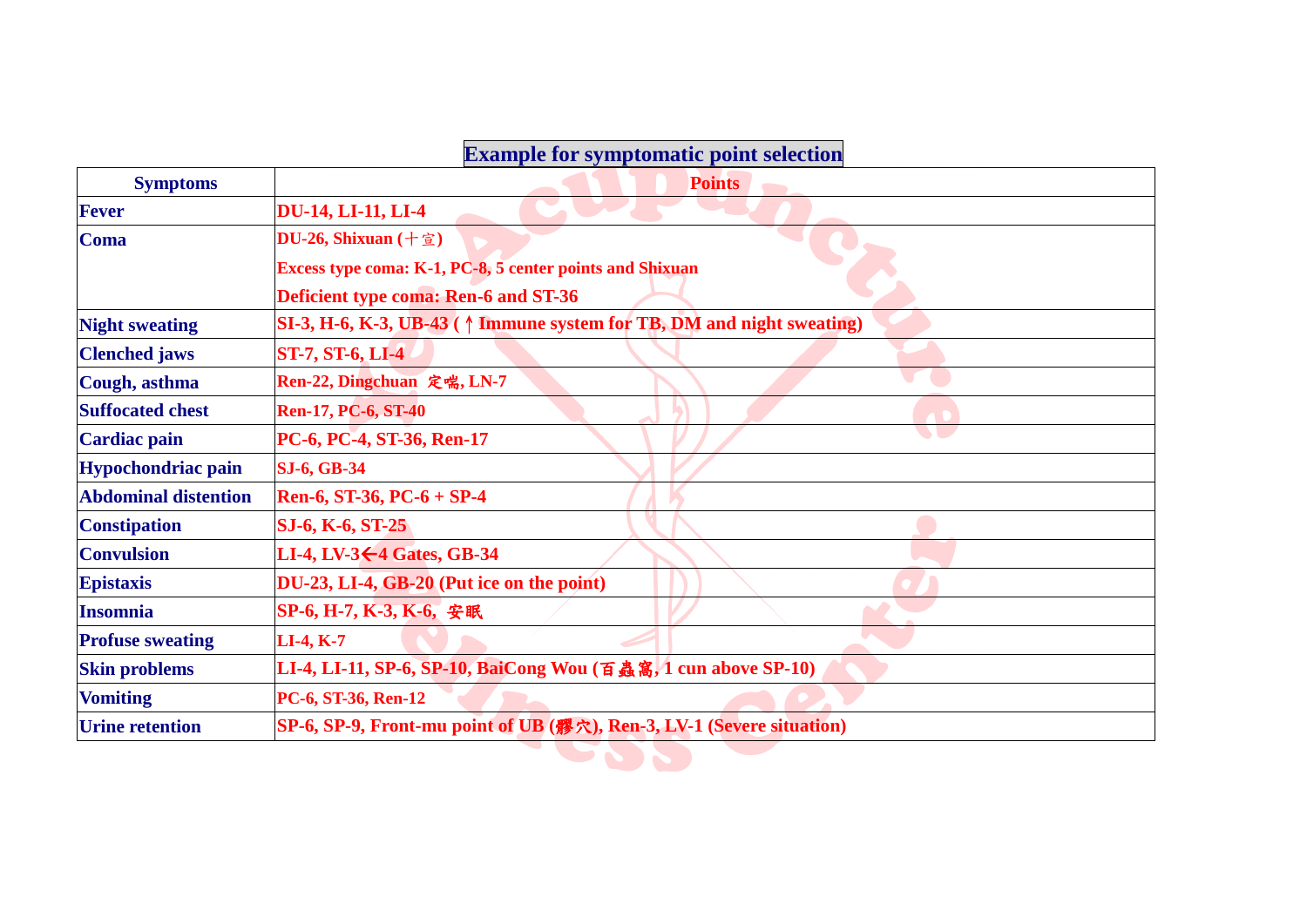| <b>Collateral</b> (Luo)                                                                                                    | <b>Starts from</b>    | <b>Key words of disease</b>                                                                                  |
|----------------------------------------------------------------------------------------------------------------------------|-----------------------|--------------------------------------------------------------------------------------------------------------|
| Lung                                                                                                                       | $Ln-7$                | Respiration system (Shortness of breath), heat sensation in the palms and wrist, enuresis and frequent       |
|                                                                                                                            |                       | urination                                                                                                    |
| $\circledcirc$ L.I.                                                                                                        | $LI-6$ (3 cun)        | Toothache, cold sensation in the teeth, deafness and a stifling sensation in the chest and diaphragm         |
| <b>S.T.</b>                                                                                                                | <b>ST-40 (8 cun)</b>  | Muscle atrophy, sore throat, weakness in the lower leg, hoarseness of voice, manic depressive disorders      |
| <b>Spleen</b>                                                                                                              | $SP-4$                | Digestive system, Abdominal spasms, pain, vomiting and diarrhea                                              |
| <b>Heart</b>                                                                                                               | $H-5(1 \text{ cum})$  | Aphasia, fullness in the chest and diaphragm                                                                 |
| S.I.                                                                                                                       | $SI-7(5 \text{ cun})$ | <b>Skin problems</b> —-Scabies and wart on the skin, weakness of the joints, atrophies of the muscles in the |
|                                                                                                                            |                       | elbow and arm                                                                                                |
| U.B.<br>Nose problem and headache, Nasal obstruction, watery nasal discharge, nosebleed, headache and back<br><b>UB-58</b> |                       |                                                                                                              |
|                                                                                                                            |                       | pain                                                                                                         |
| <b>Kidney</b>                                                                                                              | $K-4$                 | Low back pain, irritability, depression, enuresis                                                            |
| <b>P.C.</b>                                                                                                                | $PC-6(2 \text{ cun})$ | Chest pain, and irritability                                                                                 |
| $\circledcirc$ S.J.                                                                                                        | $SJ-5(2 \text{ cun})$ | In the arms and along meridians' problems, spasm of the elbow, flaccidity muscles in the arm and elbow       |
| G.B.                                                                                                                       | <b>GB-37 (5 cun)</b>  | Eyes problems and fainting, flaccidity of the muscles of lower limbs and making it difficult to stand erect  |
| L.V.                                                                                                                       | $LV-5(5 \text{ cun})$ | Plum-pit Qi, swelling of the testicles, abdominal colic, itching in the pubic region                         |
| $\odot$ Ren                                                                                                                |                       | Ren-15 (7 cun) Pain and itching in the skin of the abdomen                                                   |
| $\circledcirc$<br>Du                                                                                                       | $Du-1$                | Stiffness along the spine, heavy or dizziness in the head                                                    |
| <b>Spleen</b><br>◎                                                                                                         | <b>Spleen-21</b>      | Rapid or irregular breathing, general aching, weakness of the joints of the four limbs                       |

## **Luo connecting meridians**

◎ The Luo connecting meridians do not treat mental disorders.